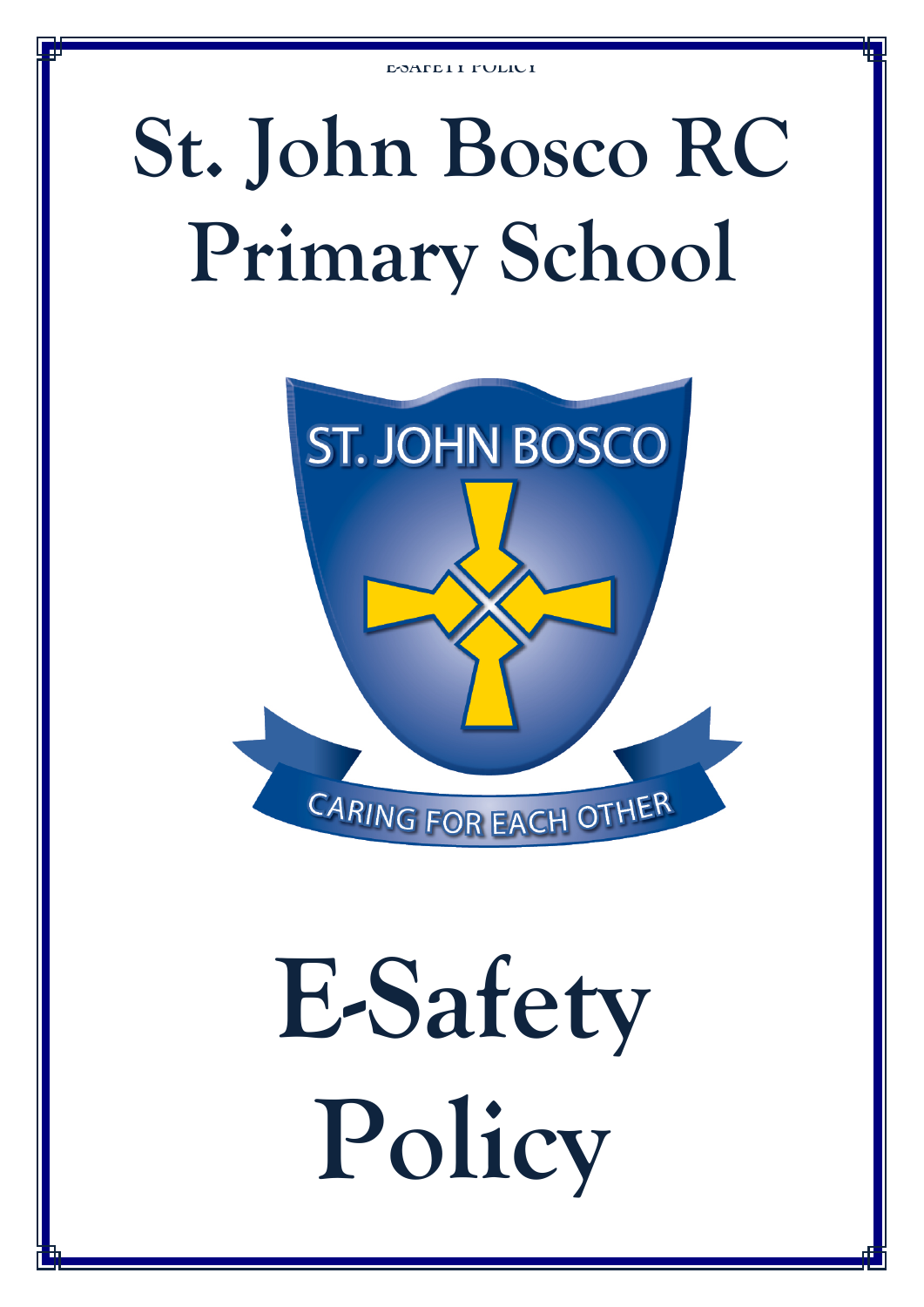# **CONTENTS**

# Policy

• Introduction

# **Sections**

- 1. Teaching and Learning
- 2. Managing Internet Access
- 3. E-Mail
- 4. Published content and the school web site
- 5. Safeguarding
- 6. Management
- 7. Policy Decisions
- 8. Communications Policy
- 9. Monitoring and review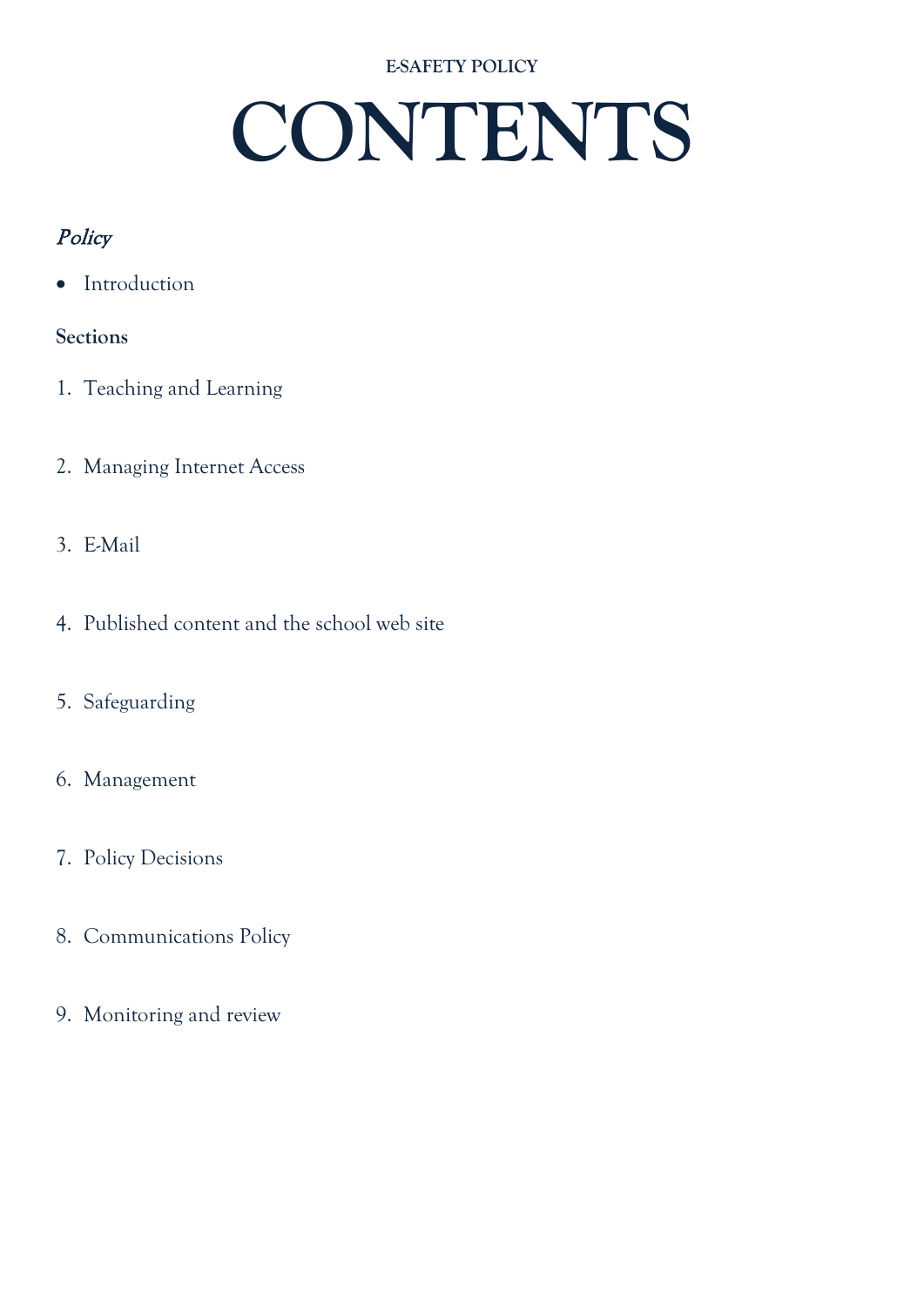## **Introduction**

E-Safety encompasses the use of new technologies, internet and electronic communications such as mobile phones, email , social networking, collaboration tools and personal publishing. It highlights the need to educate pupils about the benefits and risks of using technology and provides safeguards and awareness for users to enable them to control their online experience.

# **End to End e-Safety**

E-Safety depends on effective practice at a number of levels:

- Responsible ICT use by all staff and students; encouraged by education and made explicit through published policies
- Sound implementation of e-safety policy in both administration and curriculum, including secure school network design and use
- Safe and secure broadband Network including the effective management of filtering. National Education Network standards and specifications.

## **School e-safety policy**

#### *Writing and reviewing the e-safety policy*

The e-Safety Policy has been reviewed and updated to reflect the need to raise awareness of the safety issues associated with electronic communications as a whole.

# **1. TEACHING AND LEARNING**

## Why Internet use is important

The Internet is an essential element in 21st century life for education, business and social interaction. The school has a duty to provide students with quality Internet access as part of their learning experience.

- Internet use is a part of the statutory curriculum and a necessary tool for staff and pupils.
- Internet use will enhance learning
- The school Internet access will be designed expressly for pupil use and will include filtering appropriate to the age of pupils.
- Pupils will be taught what Internet use is acceptable and what is not and given clear objectives for Internet use.
- Pupils will be educated in the effective use of the Internet in research, including the skills of knowledge location, retrieval and evaluation. Pupils will be taught how to evaluate Internet content.
- The school will ensure that the use of Internet derived materials by staff and pupils complies with copyright law.
- Pupils should be taught to be critically aware of the materials they read and shown how to validate information before accepting its accuracy.

# **2. MANAGING INTERNET ACCESS**

## Information system security

- School ICT systems capacity and security will be reviewed regularly.
- Virus protection is updated regularly.
- Security strategies will be regularly reviewed

# **3. E-MAIL**

- Pupils may only use approved e-mail accounts on the school system.
- Pupils must immediately tell a teacher if they receive offensive e-mail.
- Pupils must not reveal personal details of themselves or others in e-mail communication, or arrange to meet anyone without specific permission.
- E-mail sent to an external organisation should be written carefully and authorised before sending, in the same way as a letter written on school headed paper.
- The forwarding of chain letters is not permitted.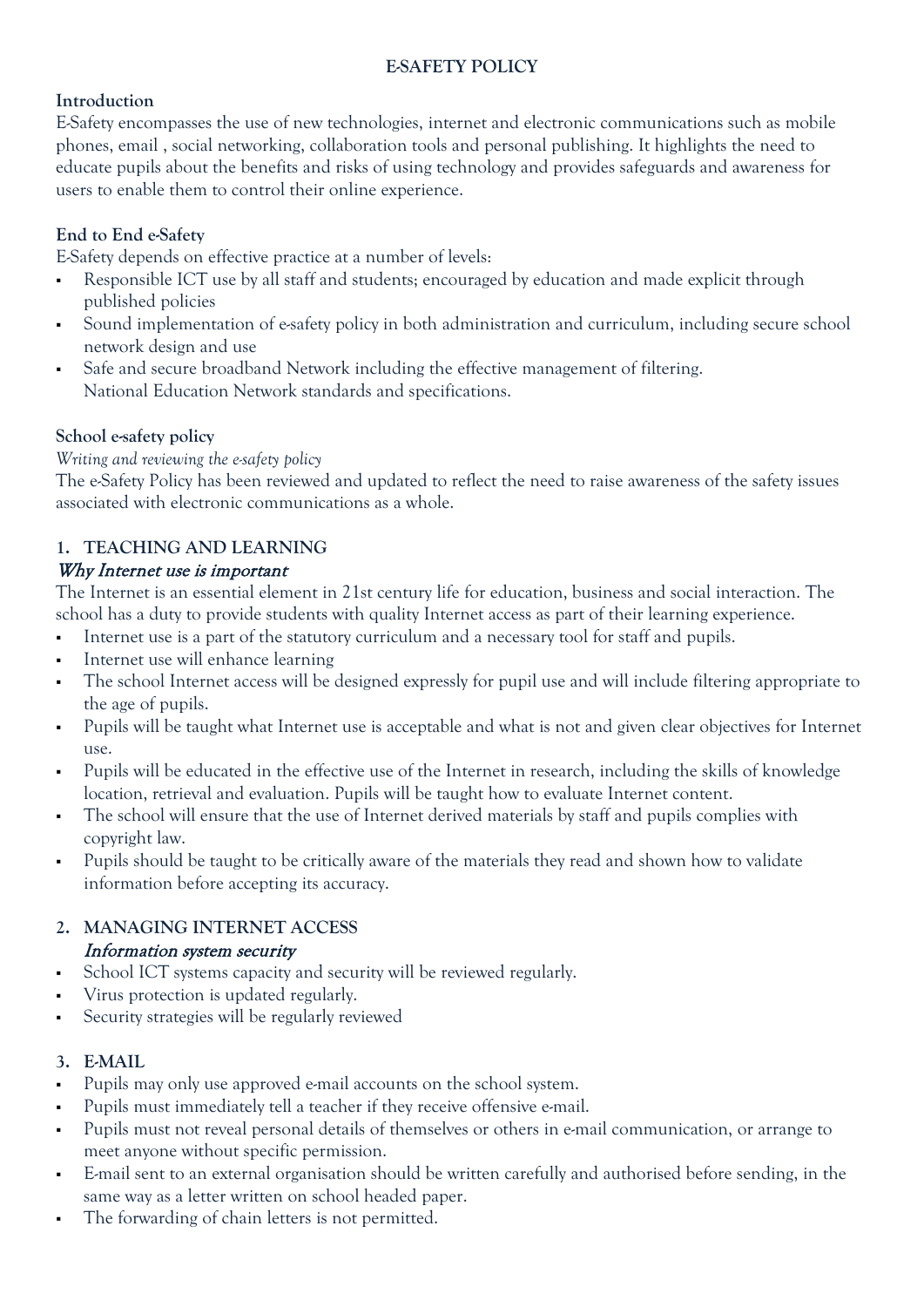# **4. PUBLISHED CONTENT AND THE SCHOOL WEB SITE**

The contact details on the website should be the school address, e-mail and telephone number. Staff or pupils' personal information will not be published.

The headteacher will take overall editorial responsibility and ensure that content is accurate and appropriate. St. John Bosco RC Primary School values the contribution that a website can make to the life and role of the school in a modern society. Our school website has 5 important roles:

- 1. *To promote the school*
- *2. To provide information to prospective parents and teachers, the wider community and the world*
- *3. To act as a communication channel between teachers, parents, pupils and school management*
- *4. To improve pupil learning*
- *5. To raise standards in teaching and learning.*

# **5. SAFEGUARDING**

The safety of children and other users who appear or are referred to on the published site is of paramount importance.

# Publishing names, images and work

- Adult's names will be published as their title and last name e.g. Mrs Smith.
- It is the policy of the school to not allow children's surnames or for any photographs which clearly identify any children to be used on the website without the parents/carers permission.
- Children will only be shown in photos where they are suitably dressed.
- Personal details of children, staff and governors, such as home addresses, telephone numbers, personal email addresses, etc, will not be released via the website or school e-mail.

## **Privacy**

- Adults have the right to refuse permission to publish their image on the published site.
- Parents have the right to refuse permission for their child's work and/or image to be published on the published.

Those wishing to exercise this right should express their wishes in writing to the Headteacher, clearly stating whether they object to work, images, or both being published, to the published site or extranet. Parents will be notified of this right by publication of this policy on an annual basis.

Any persons named on a web page can ask for their details to be removed. The web pages will be regularly reviewed for accuracy and will be updated as required. This review will occur at least annually.

# **Social networking and personal publishing**

- The school will block/filter access to social networking sites.
- Newsgroups will be blocked unless a specific use is approved.
- Pupils will be advised never to give out personal details of any kind which may identify them or their location.
- The school does not currently have a Twitter of Facebook account.
- Pupils and parents will be advised that the use of social network spaces outside school is considered inappropriate for primary aged pupils to use unsupervised. School staff have been instructed not to allow parents or children under 16 to be accepted as their 'friends' on any site.

#### .

# **6. MANGEMENT**

# **Managing filtering**

The school will work with the LA, DfE and the Internet Service Provider to ensure systems to protect pupils are reviewed and improved.

If staff or pupils discover an unsuitable site, it must be reported to the ICT/ e-Safety Coordinator.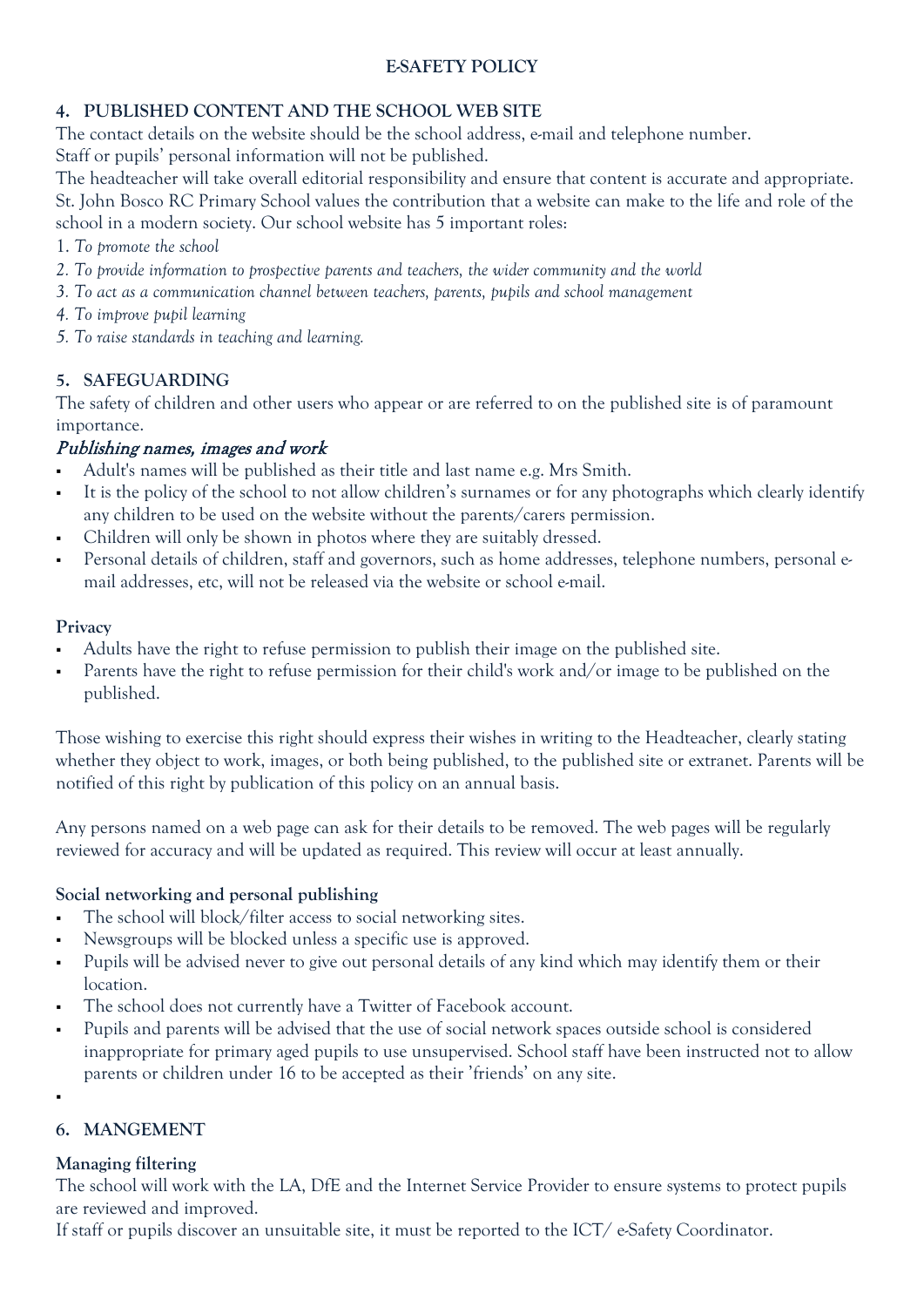Senior staff will ensure that regular checks are made to ensure that the filtering methods selected are appropriate, effective and reasonable.

#### **Managing videoconferencing**

IP videoconferencing should use the educational broadband network to ensure quality of service and security rather than the Internet.

Pupils should ask permission from the supervising teacher before making or answering a videoconference call. Videoconferencing will be appropriately supervised for the pupils' age.

#### **Managing emerging technologies**

Emerging technologies will be examined for educational benefit and a risk assessment will be carried out before use in school is allowed.

#### **Protecting personal data**

Personal data will be recorded, processed, transferred and made available according to the Data Protection Act 1998.

# **7. POLICY DECISIONS**

#### Authorising Internet access

Access to the Internet will be under adult supervision to access specific, approved on-line materials.

#### **Assessing risks**

The school will take all reasonable precautions to ensure that users access only appropriate material. However, due to the international scale and linked nature of Internet content, it is not possible to guarantee that unsuitable material will never appear on a school computer. Neither the school nor LA can accept liability for the material accessed, or any consequences of Internet access.

The school will audit ICT provision to establish if the e-safety policy is adequate and that its implementation is effective.

#### **Handling e-safety complaints**

- Complaints of Internet misuse will be dealt with by a senior member of staff.
- Any complaint about staff misuse must be referred to the headteacher.
- Complaints of a child protection nature must be dealt with in accordance with school child protection procedures.
- Pupils and parents will be informed of the complaints procedure.
- Advice would be sought from the LA/Diocese in the event the school needed to establish procedures for handling potentially illegal issues.

#### **Community use of the Internet**

The school will liaise with local organisations to establish a common approach to e-safety. External organisations using the school's ICT facilities must adhere to the e-safety Policy.

## **8. COMMUNICATIONS POLICY**

#### Introducing the e-safety policy to pupils

E-safety rules will be posted in all classrooms and discussed with the pupils at the start of each year. Pupils will be informed that network and Internet use will be monitored.

#### **Staff and the e-Safety policy**

All staff will be given the School e-Safety Policy and its importance explained.

Staff should be aware that Internet traffic can be monitored and traced to the individual user. Discretion and professional conduct is essential.